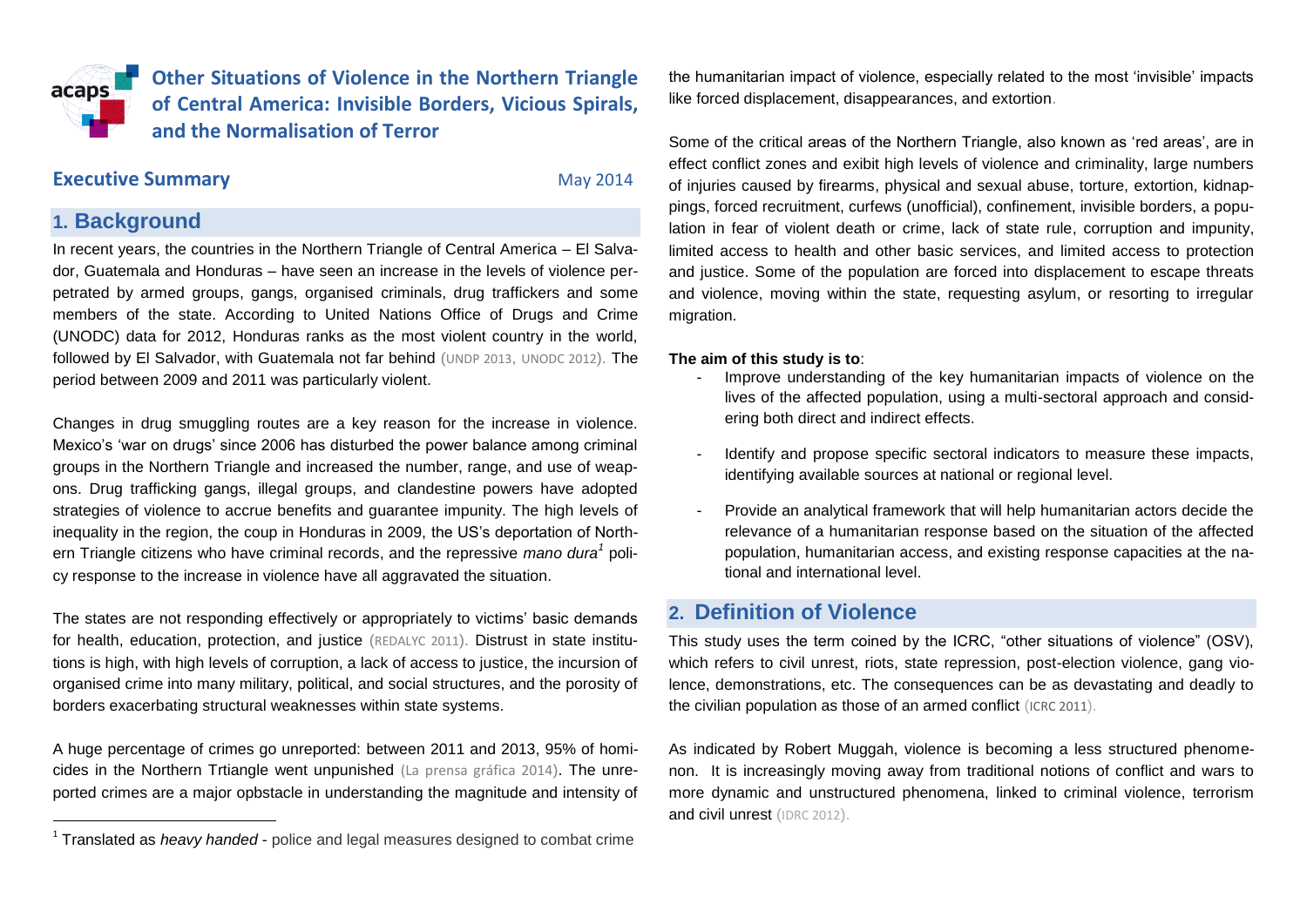# **3. The Visible Impact of OSV in the Northern Triangle**

In the last ten years (2004–2013), 143,588 homicides were recorded in the Northern Triangle, around 41.9 homicides per day in an area of approximately 30 million people. However, the rate of underreporting is very high throughout the region, and neither does this number include the numerous people who go missing and whose bodies are later found ([UNODC 2014](https://www.unodc.org/documents/data-and-analysis/statistics/GSH2013/2014_GLOBAL_HOMICIDE_BOOK_web.pdf), I[UDPAS](http://www.iudpas.org/), [IML](http://www.transparencia.oj.gob.sv/portal/transparencia.php?opcion=13), [INACIF](http://www.inacif.gob.gt/)).

### **Homicide rate per 100,000 people (UNODC, 2012)**



At 90.4 homicides per 100,000 people, Honduras remains the most violent country in the world. El Salvador (41.2) and Guatemala (39.9) have higher homicide rates now than during their civil wars. Data from a UNODC report shows that the homicidal violence in the Northern Triangle results in considerably more civilian casualties than in any other countries, including those with ongoing armed conflicts or war, such as DRC (28.3 in 2012) and Afghanistan (6.5 in 2012) [\(UNODC 2014](http://www.unodc.org/documents/data-and-analysis/Studies/TOC_Central_America_and_the_Caribbean_spanish.pdf)). In 2012 the global average homicide rate was 6.2 per 100,000 people.

Young men are the main victims and perpetrators of organised murder and gang violence. Latin America has the highest levels of youth violence in the world. Central America has four times more male victims between 15 and 29 years than the rest of the world, and two out of every three homicides are committed by firearms ([UNODC](https://www.unodc.org/documents/data-and-analysis/statistics/GSH2013/2014_GLOBAL_HOMICIDE_BOOK_web.pdf)  [2014](https://www.unodc.org/documents/data-and-analysis/statistics/GSH2013/2014_GLOBAL_HOMICIDE_BOOK_web.pdf)).

# **4. The Hidden Humanitarian Impact of OSV**

Murder, injury, assault, and physical threat are among the direct and most visible impacts of OSV. But there are also abandoned houses, limitations on public services, deteriorating public infrastructure, and the pervasive presence of security forces (police, military, private security, in hospitals, health centres and schools). There is a deeper impact, which creates dynamics that withhold the most basic rights and freedoms from communities, especially the ones that are the most vulnerable.

#### *Health Impact*

- Daily exposure to high levels of violence permanently scars the psyche of a population, affecting the mental health of direct and indirect victims of violence.
- The health system is oversaturated, and cannot meet all health needs. Saving the lives of victims of violence takes precedence over the health needs of others. Victims of sexual violence do not receive adequate support from the health system (or the justice system).
- In areas where violence is most prevalent, the state is often absent and basic services are lacking, especially access to emergency services and first aid.
- Risks of infectious diseases, such as dengue, are higher, as access of vector control and fumigation teams to carry out preventive activities can be limited.

#### *Educational Impact*

- To avoid the risk of forcibly recruited or becoming victims of sexual abuse, some students are dropping out of school, restricting their opportunities for the future.
- Schools are a place of risk instead of protection. Extortion and threats against teachers and high levels of violence are common.

#### *Economic Impact*

- When the main income-generating member of the household is killed or injured, family living conditions are likely to deteriorate. Expensive medical bills can add to the economic impact, and without a support network households can descend into extreme poverty.
- Widespread extortion affects traders, small shops and street vendors, as well as the final price paid by the consumer. In some areas there is a monopoly on commercial brands that reach the shops, or among traders, which is often linked to access payments or to businesses' links with structures that have power within criminal organisations with territorial control. These monopolies affect services such as water distribution and local transport or taxi services, as well as products.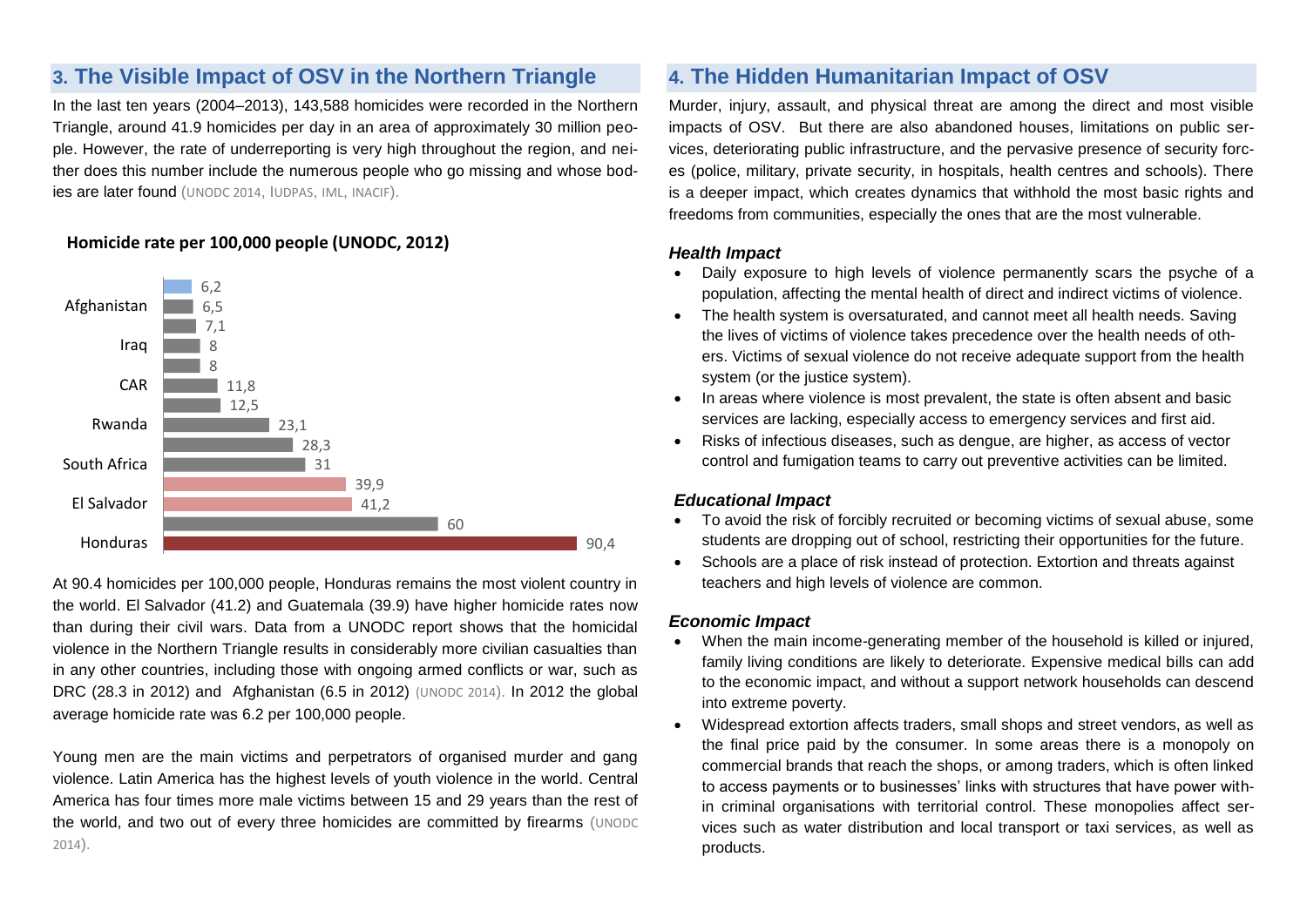The losses from extortion payments, employment discrimination, access "fees" and price increases have a detrimental impact on the household economy of many families.

#### *Social Impact*

- Violence and organised crime have led to the loss of public spaces.
- The law of "see, hear, and be silent" results in self-censorship and limitations on freedom of expression among the community, reducing participation.
- Mistrust generates an increasingly claustrophobic situation. Confinement becomes not only physical but also permeates into the psychological and social spheres, restricting freedom of expression and further eroding the capacity of communities to organise and establish common resistance against violence.
- Community organisations have disintegrated. The collapse of community involvement in public or advisory/consultative activities increases the isolation and vulnerability of populations, and puts the socially and economically vulnerable at even greater risk.

### *Forced Displacement*

The high levels of violence are activating forms of involuntary migration that could be described as forced displacement ([PNUD 2013](http://www.pnud.org.sv/2007/idh/content/view/43/109/)). This crisis of displacement remains hidden, only reported by the media in extreme cases. Lack of confidence in the authorities, apprehension of discovery, and the absence of official support for these victims of violence all contribute to their invisibility. The humanitarian impact is therefore difficult to measure or quantify.

Preliminary data from an unpublished UNHCR/JIPS study on Honduras shows that about 1% of the surveyed population had migrated internally due to insecurity. If we extrapolate this to the total population covered by the survey, around 30,000 people have been internally displaced due to violence. However it is considered that this ratio underestimates the potential magnitude of displacement in Honduras (UNHCR 2014, preliminary results, not yet published).

The results of a 2012 IUDOP survey in El Salvador (representative sample: 1,268 people) showed that 2.1% of respondents had changed their place of residence due to threats and violence (and 37% of them had moved twice or more). If we extrapolate the results (with a confidence rating of 95%) to the population of El Salvador, it would mean that 2.1% of its 6.2 million people opted for internal displacement as a strategy to escape violence ([IUDOP 2012](http://www.uca.edu.sv/publica/iudop/Encuestas.html)).

Comparing the figures of the preliminary UNHCR 2014 report with homicide rates and violent incidents in the Northern Triangle, there is a clear link between increased violence and the substantial increase in asylum applications and in the recognition of refugee status for Northern Triangle nationals (130% increase in asylum applications from 2009 to 2013, 31% increase in granting of refugee status between 2010 and 2012).

Thousands of people are also migrating illegally to avoid detection, leaving their lives in the hands of strangers operating outside the law. Some 185,000 people from the Northern Triangle were deported in 2013 (a 46% increase since 2011), indicating the tendency of the Northern Triangle population to resort to cross-border movement or irregular migration as a strategy to flee violence. Women make up about 20% of irregular migrants and are particularly vulnerable to human exploitation networks. In recent years there has also been dramatic increase in the number of unaccompanied minors fleeing the region (UNOD[C TOCTA 2011,](http://www.unodc.org/toc/en/reports/TOCTACentralAmerica-Caribbean.html) UNHCR 2014).

There is insufficient quantitative evidence to calculate the magnitude, trends, and needs for protection generated by the different types of forced displacement. The UNHCR/JIPS 2014 project aims to create and generate more evidence, to identify the profiles of the affected population, and to identify the drivers of displacement from particular geographic areas. Ongoing humanitarian interventions by ICRC and MSF are also contributing to generating evidence and understanding of OSV impacts. This information will enable humanitarians to identify issues beyond protection, which can guide complementary humanitarian support and long-term development interventions.

## **5. Geography of Violence**

The geography of violence follows the geography of the illegal drugs trade, of arms trafficking, of the battles for territorial control between organised armed gangs or between gangs and state forces, and of forced displacement. Violence is most prevalent in urban areas, along the borders and on the Atlantic or Pacific coast; normally areas controlled by organised crime, where armed gangs work with drug cartels, using murder and extortion to control territory. Five departments in Honduras have homicide rates above the national average: Cortés, Atlántida, Yoro, Colón, and Ocotepeque. The highest indices of lethal and non-lethal violence in Guatemala are in the departments of Zacapa, Chiquimula, Escuintla, Izabal, Guatemala, Santa Rosa and Petén ([INACIF 2013](http://www.inacif.gob.gt/index.php?option=com_content&view=article&id=97&Itemid=18)). In El Salvador violence is worst in the departments of Cus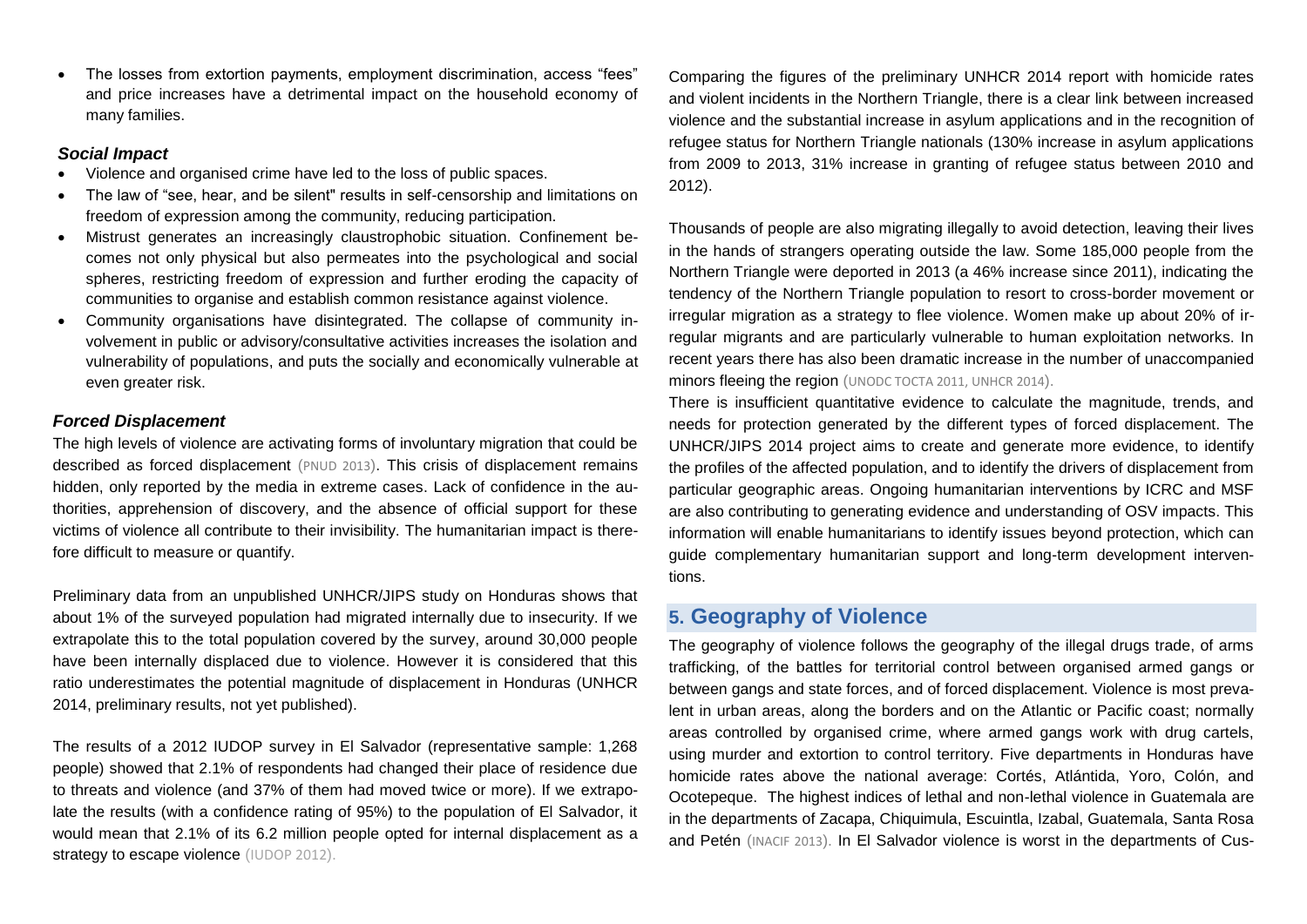catlán, La Paz, Cabañas, Usulután, La Unión, San Vicente, San Salvador, and Sonsonate ([IML](http://www.transparencia.oj.gob.sv/portal/transparencia.php?opcion=13)).

## **6. Demographics of the Victims of Violence**

**I**t is necessary to develop vulnerability profiles of people affected by violence to better understand their needs and inform the humanitarian response, as well as to find entry points for development programmes and advocacy that can complement humanitarian action. As a starting point, several distinct groups can be identified as particularly vulnerable.

The inhabitants of the most violent 'red areas' are extremely vulnerable, and among this population, the elderly, disabled and chronically ill are particularly vulnerable, given the limited access to services. The LGBTI population is often subject to discrimination and abuse.

Many people who have been displaced by violence, either internally or transnationally, are in need of protection and health assistance while travelling or upon return or deportation.

Children are being raised in an oppressive environment of aggression, which limits their opportunities for education, health and development, and is also likely to cause psychological damage. They are being recruited by armed groups as informers and to carry out surveillance. Unaccompanied minors who migrate are also at significant risk. Data from the US Border Patrol indicate an alarming increase in the presence of minors from the Northern Triangle. In 2011 there were 4,059 juvenile detainees; in 2013 this figure rose to 21,537 ([UTEC 2013](http://www.uscrirefugees.org/2010Website/3_Our%20Work/Child_Migrants/FINAL_SPANISH_VERSION.pdf), [UNHCR 2014](http://www.unhcrwashington.org/sites/default/files/UAC_UNHCR_Children%20on%20the%20Run_Full%20Report_ver2.pdf)). Surveys reflect violence, gang pressure and insecurity as factors for child migration (UTEC El Salvador 2013, UN-HCR *Children on the Run* 2014. Boys fear for their lives and girls fear rape or disap**pearance** (State University of San Diego and University of California in Santa Barbara, Elizabeth G. [Kennedy 2014\).](http://elizabethgkennedy.com/)

Women are victims of violence inside and outside the home. Some are exposed to high levels of sexual violence and physical and psychological abuse, which most often goes untreated.

# **7. The Challenge of Measuring the Humanitarian Impact of OSV**

While underreporting is a key challenge to identifying the humanitarian impact of OSV, there are also many other obstacles to calculating the magnitude of the least visible humanitarian impacts of OSV.

One of the biggest difficulties is finding indicators that measure specific impacts of OSV. Beyond the most obvious (homicide, injuries due to violence, criminal acts linked to OSV, members of criminal groups, maps of violent areas), little information is specific or exclusive to OSV impact.

It could be possible to make an approximation through the intersection of a dataset, variables, or proxy indicators and geo-referenced systems (e.g. cross-referencing maps of areas with high violence and maps with socio-economic data, morbidity, or rates of schooling).

Information from opinion and victim surveys can be used as indicative in calculating levels of unreported crime or the number of victims of the most invisible impacts. Data from representative surveys with a high level of confidence can be used in combination with the population census (or population projections for that particular year) to approximate the number of people who might be affected.